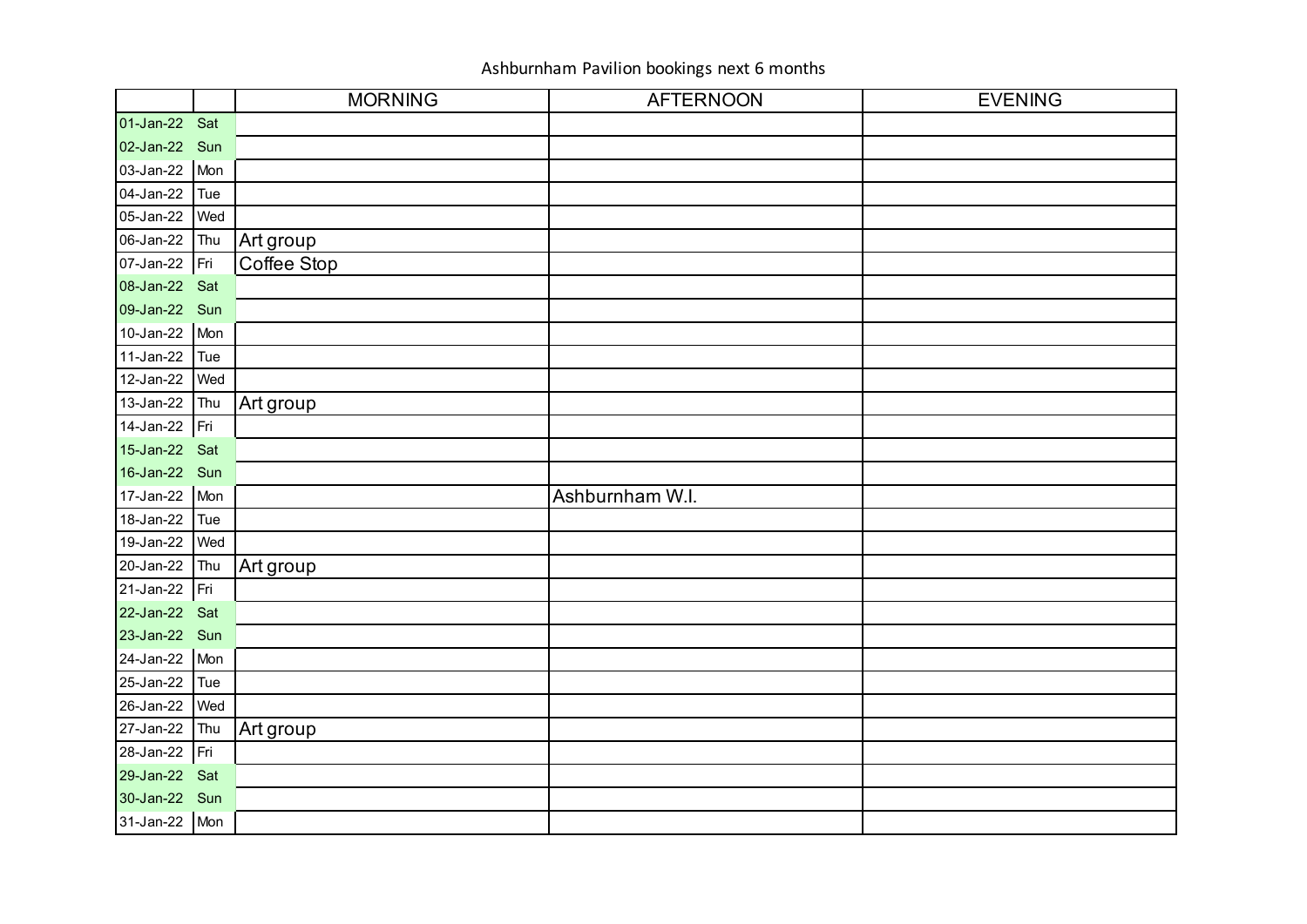|               |     | <b>MORNING</b>                         | <b>AFTERNOON</b> | <b>EVENING</b> |
|---------------|-----|----------------------------------------|------------------|----------------|
| 01-Feb-22     | Tue |                                        |                  |                |
| 02-Feb-22     | Wed |                                        |                  |                |
| 03-Feb-22     | Thu | Art group                              |                  |                |
| 04-Feb-22     | Fri | Coffee Stop                            |                  |                |
| 05-Feb-22 Sat |     |                                        |                  |                |
| 06-Feb-22 Sun |     |                                        |                  |                |
| 07-Feb-22     | Mon |                                        |                  |                |
| 08-Feb-22     | Tue |                                        |                  |                |
| 09-Feb-22     | Wed |                                        |                  |                |
| 10-Feb-22     | Thu | Art group                              |                  |                |
| 11-Feb-22     | Fri |                                        |                  |                |
| 12-Feb-22 Sat |     |                                        |                  |                |
| 13-Feb-22 Sun |     |                                        |                  |                |
| 14-Feb-22     | Mon |                                        |                  |                |
| 15-Feb-22     | Tue |                                        |                  |                |
| 16-Feb-22     | Wed |                                        |                  |                |
| 17-Feb-22     | Thu | Art group                              |                  |                |
| 18-Feb-22     | Fri |                                        |                  |                |
| 19-Feb-22 Sat |     |                                        |                  |                |
| 20-Feb-22 Sun |     |                                        |                  |                |
| 21-Feb-22     | Mon |                                        | Ashburnham W.I.  |                |
| 22-Feb-22     | Tue |                                        |                  |                |
| 23-Feb-22     | Wed |                                        |                  |                |
| 24-Feb-22     | Thu | Art group                              |                  |                |
| 25-Feb-22     | Fri |                                        |                  |                |
| 26-Feb-22     | Sat | Village Platinum curtain raiser coffee |                  |                |
| 27-Feb-22 Sun |     |                                        |                  |                |
| 28-Feb-22     | Mon |                                        |                  |                |
| 01-Mar-22     | Tue |                                        |                  |                |
| 02-Mar-22     | Wed |                                        |                  |                |
| 03-Mar-22     | Thu | Art group                              |                  |                |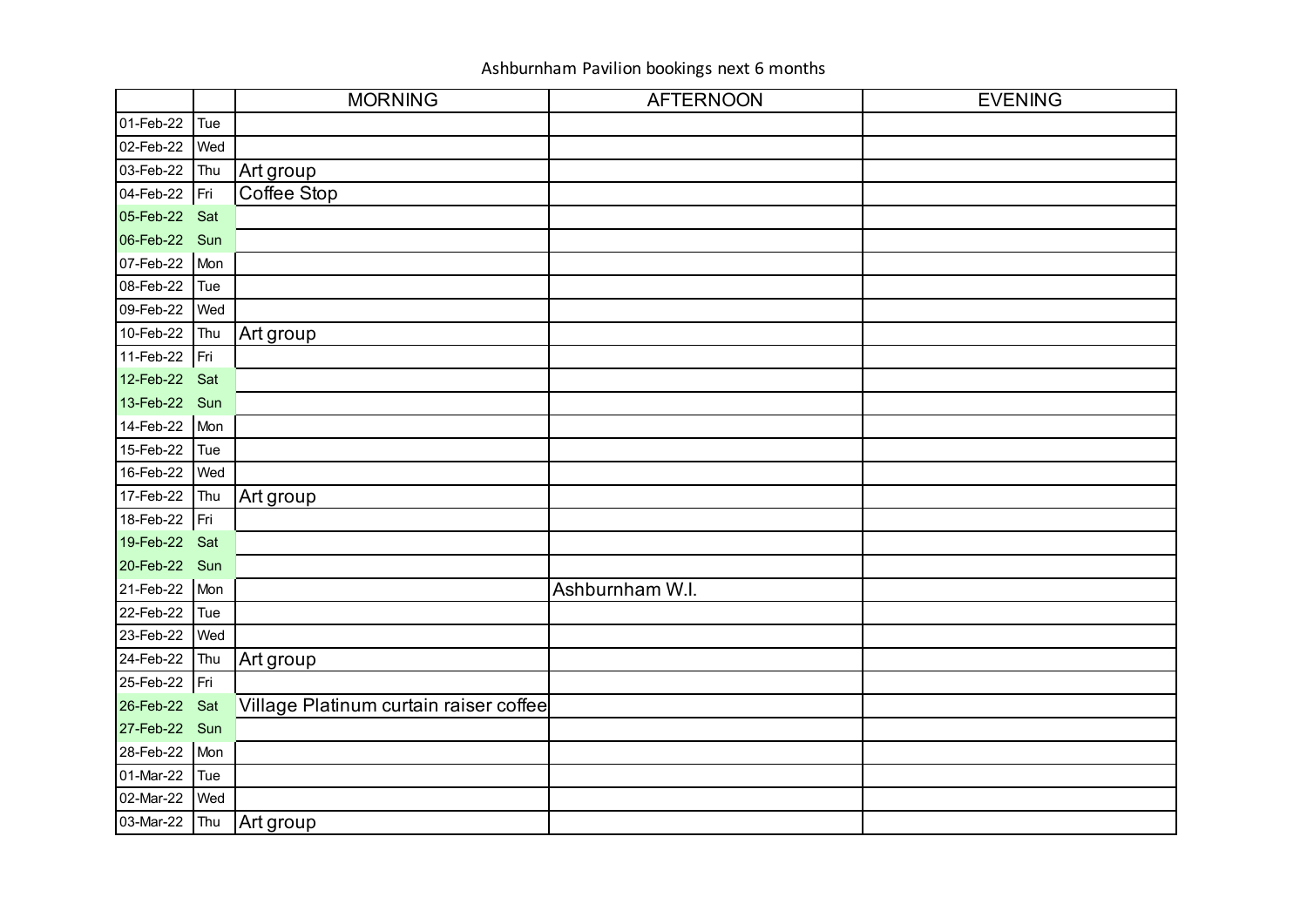|               |     | <b>MORNING</b> | <b>AFTERNOON</b> | <b>EVENING</b>                |
|---------------|-----|----------------|------------------|-------------------------------|
| 04-Mar-22 Fri |     | Coffee Stop    |                  |                               |
| 05-Mar-22 Sat |     |                |                  |                               |
| 06-Mar-22 Sun |     |                |                  |                               |
| 07-Mar-22     | Mon |                | Soup&Cakes@1     |                               |
| 08-Mar-22     | Tue |                |                  |                               |
| 09-Mar-22     | Wed |                |                  |                               |
| 10-Mar-22     | Thu | Art group      |                  |                               |
| 11-Mar-22     | Fri |                |                  |                               |
| 12-Mar-22 Sat |     |                |                  |                               |
| 13-Mar-22 Sun |     |                |                  |                               |
| 14-Mar-22     | Mon |                |                  |                               |
| 15-Mar-22     | Tue |                |                  |                               |
| 16-Mar-22     | Wed |                |                  |                               |
| 17-Mar-22     | Thu | Art group      |                  |                               |
| 18-Mar-22 Fri |     |                |                  |                               |
| 19-Mar-22 Sat |     |                |                  |                               |
| 20-Mar-22 Sun |     |                |                  |                               |
| 21-Mar-22     | Mon |                | Ashburnham W.I.  |                               |
| 22-Mar-22     | Tue |                |                  |                               |
| 23-Mar-22     | Wed |                |                  |                               |
| 24-Mar-22     | Thu | Art group      |                  |                               |
| 25-Mar-22     | Fri |                |                  |                               |
| 26-Mar-22 Sat |     |                |                  |                               |
| 27-Mar-22 Sun |     |                |                  |                               |
| 28-Mar-22     | Mon |                |                  |                               |
| 29-Mar-22     | Tue |                |                  |                               |
| 30-Mar-22     | Wed |                |                  | <b>Parish Council meeting</b> |
| 31-Mar-22     | Thu | Art group      |                  |                               |
| 01-Apr-22     | Fri |                |                  |                               |
| 02-Apr-22     | Sat |                |                  |                               |
| 03-Apr-22 Sun |     |                |                  |                               |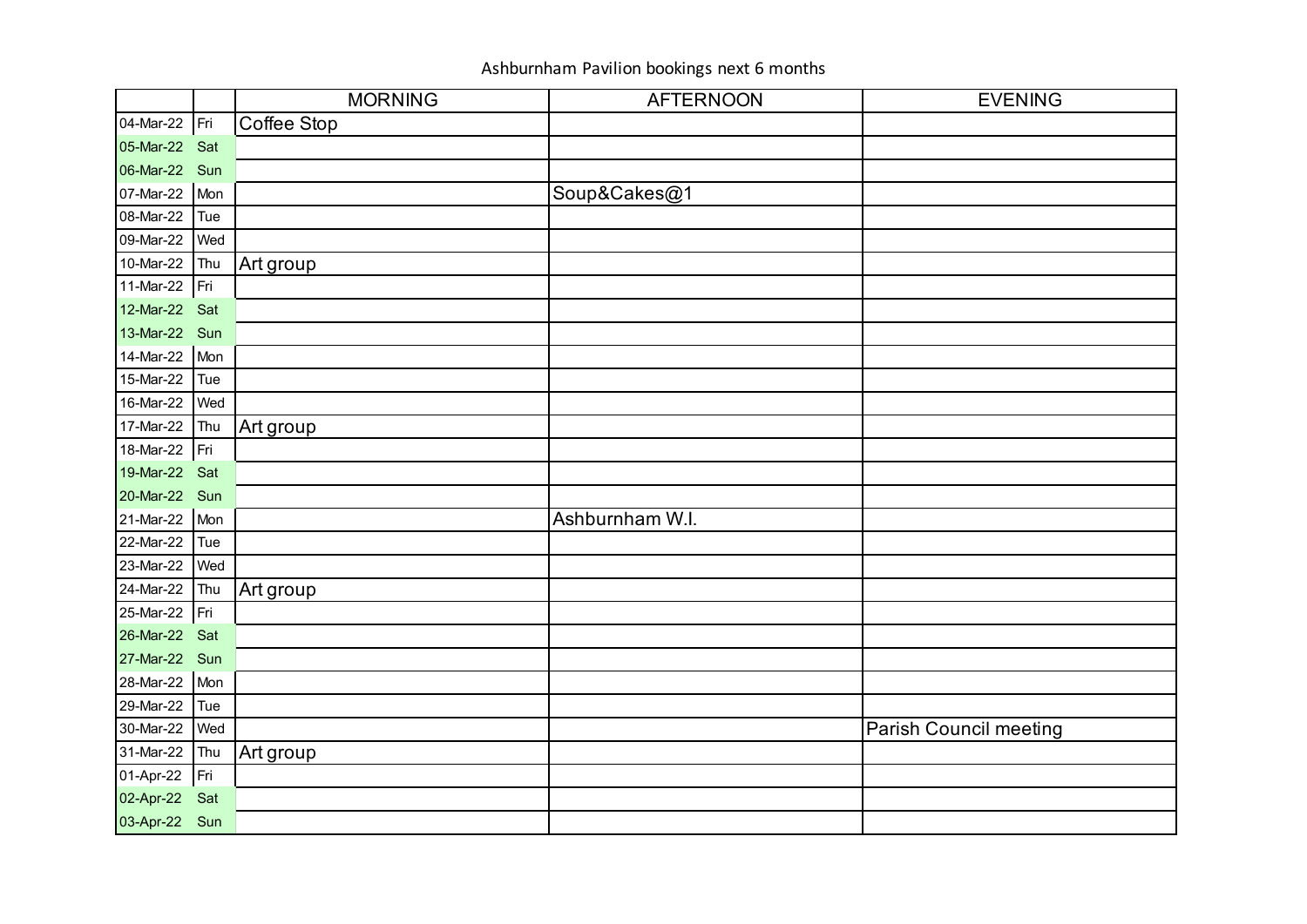|               |     | <b>MORNING</b> | <b>AFTERNOON</b> | <b>EVENING</b> |
|---------------|-----|----------------|------------------|----------------|
| 04-Apr-22     | Mon |                |                  |                |
| 05-Apr-22     | Tue |                |                  |                |
| 06-Apr-22     | Wed |                |                  |                |
| 07-Apr-22     | Thu | Art group      |                  |                |
| 08-Apr-22     | Fri | Coffee Stop    |                  |                |
| 09-Apr-22     | Sat |                |                  |                |
| 10-Apr-22     | Sun |                |                  |                |
| 11-Apr-22     | Mon |                | #REF!            |                |
| 12-Apr-22     | Tue |                |                  |                |
| 13-Apr-22     | Wed |                |                  |                |
| 14-Apr-22     | Thu | Art group      |                  |                |
| 15-Apr-22     | Fri |                |                  |                |
| 16-Apr-22 Sat |     |                |                  |                |
| 17-Apr-22 Sun |     |                |                  |                |
| 18-Apr-22     | Mon |                | Ashburnham W.I.  |                |
| 19-Apr-22     | Tue |                |                  |                |
| 20-Apr-22     | Wed |                |                  |                |
| 21-Apr-22     | Thu | Art group      |                  |                |
| 22-Apr-22     | Fri |                |                  |                |
| 23-Apr-22     | Sat |                |                  |                |
| 24-Apr-22     | Sun |                | <b>ACC</b> away  |                |
| 25-Apr-22     | Mon |                |                  |                |
| 26-Apr-22     | Tue |                |                  |                |
| 27-Apr-22     | Wed |                |                  |                |
| 28-Apr-22     | Thu | Art group      |                  |                |
| 29-Apr-22     | Fri |                |                  |                |
| 30-Apr-22     | Sat |                |                  |                |
| 01-May-22 Sun |     |                |                  |                |
| 02-May-22 Mon |     |                |                  |                |
| 03-May-22 Tue |     |                |                  |                |
| 04-May-22 Wed |     |                |                  |                |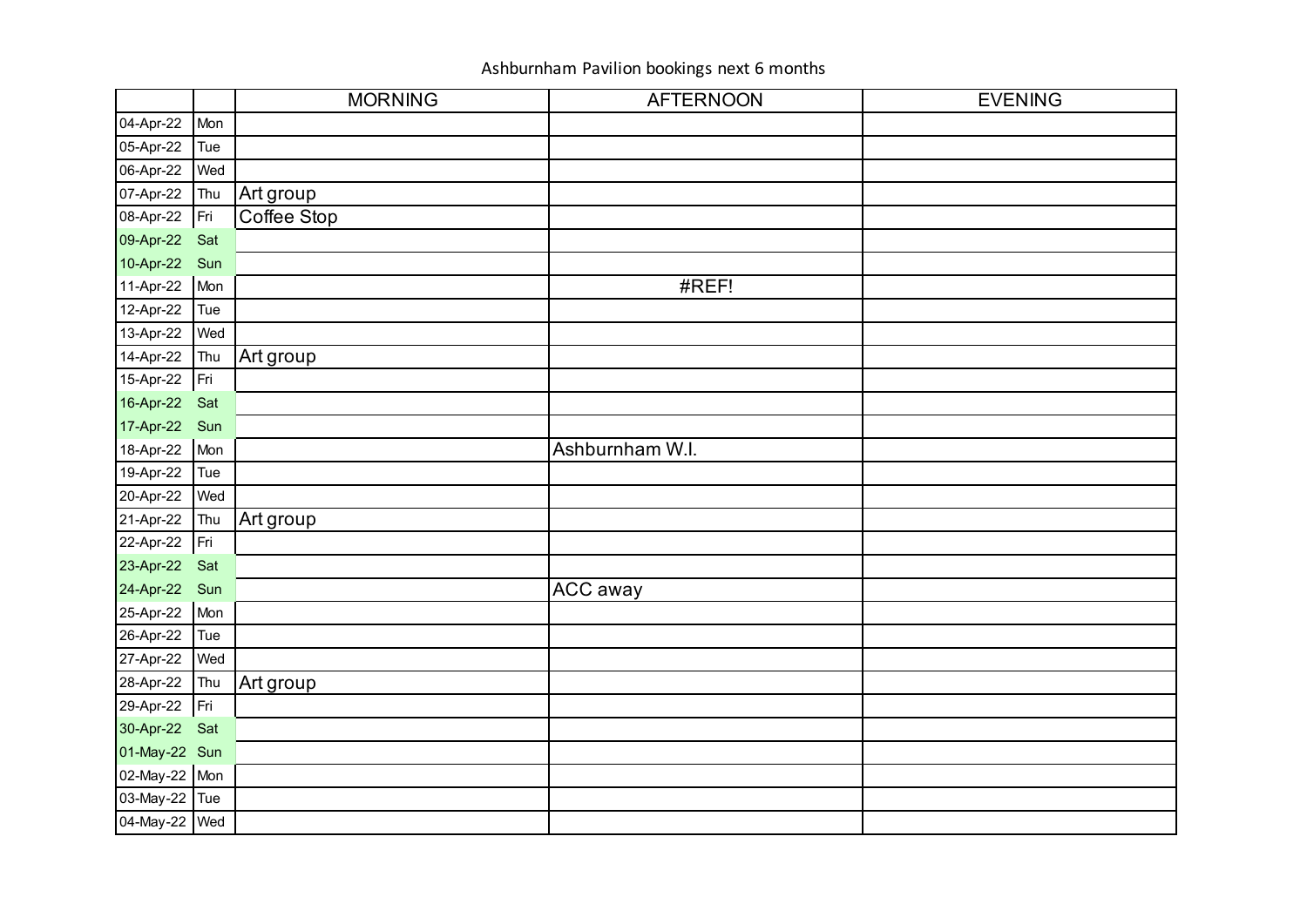|               |     | <b>MORNING</b> | <b>AFTERNOON</b>                    | <b>EVENING</b>                      |
|---------------|-----|----------------|-------------------------------------|-------------------------------------|
| 05-May-22 Thu |     | Art group      |                                     |                                     |
| 06-May-22 Fri |     | Coffee Stop    |                                     |                                     |
| 07-May-22 Sat |     |                | <b>Keral Strikers cricket</b>       |                                     |
| 08-May-22 Sun |     |                | <b>CC vs Northiam</b>               |                                     |
| 09-May-22 Mon |     |                |                                     |                                     |
| 10-May-22     | Tue |                |                                     |                                     |
| 11-May-22 Wed |     |                |                                     |                                     |
| 12-May-22 Thu |     | Art group      |                                     |                                     |
| 13-May-22 Fri |     |                |                                     |                                     |
| 14-May-22 Sat |     |                |                                     |                                     |
| 15-May-22 Sun |     |                | CC vs Brightling Park T             |                                     |
| 16-May-22 Mon |     |                | Ashburnham W.I.                     |                                     |
| 17-May-22 Tue |     |                |                                     |                                     |
| 18-May-22 Wed |     |                |                                     | <b>ACC vs Sussex Farmers</b>        |
| 19-May-22 Thu |     | Art group      |                                     |                                     |
| 20-May-22 Fri |     |                | Coffee Stop "Food with Friends, BBQ |                                     |
| 21-May-22 Sat |     |                |                                     |                                     |
| 22-May-22 Sun |     |                | <b>ACC away</b>                     |                                     |
| 23-May-22 Mon |     |                |                                     |                                     |
| 24-May-22 Tue |     |                |                                     |                                     |
| 25-May-22 Wed |     |                |                                     | Parish Council meeting, ACC vs Kera |
| 26-May-22 Thu |     | Art group      |                                     |                                     |
| 27-May-22 Fri |     |                |                                     |                                     |
| 28-May-22 Sat |     |                | <b>Keral Strikers cricket</b>       |                                     |
| 29-May-22 Sun |     |                | <b>CC vs Bodle Street</b>           |                                     |
| 30-May-22 Mon |     |                |                                     |                                     |
| 31-May-22     | Tue |                |                                     |                                     |
| 01-Jun-22     | Wed |                |                                     | <b>ACC vs Bexhill</b>               |
| 02-Jun-22     | Thu | Art group      |                                     |                                     |
| 03-Jun-22     | Fri | Coffee Stop    |                                     |                                     |
| 04-Jun-22 Sat |     |                |                                     | Platinum Jubilee event              |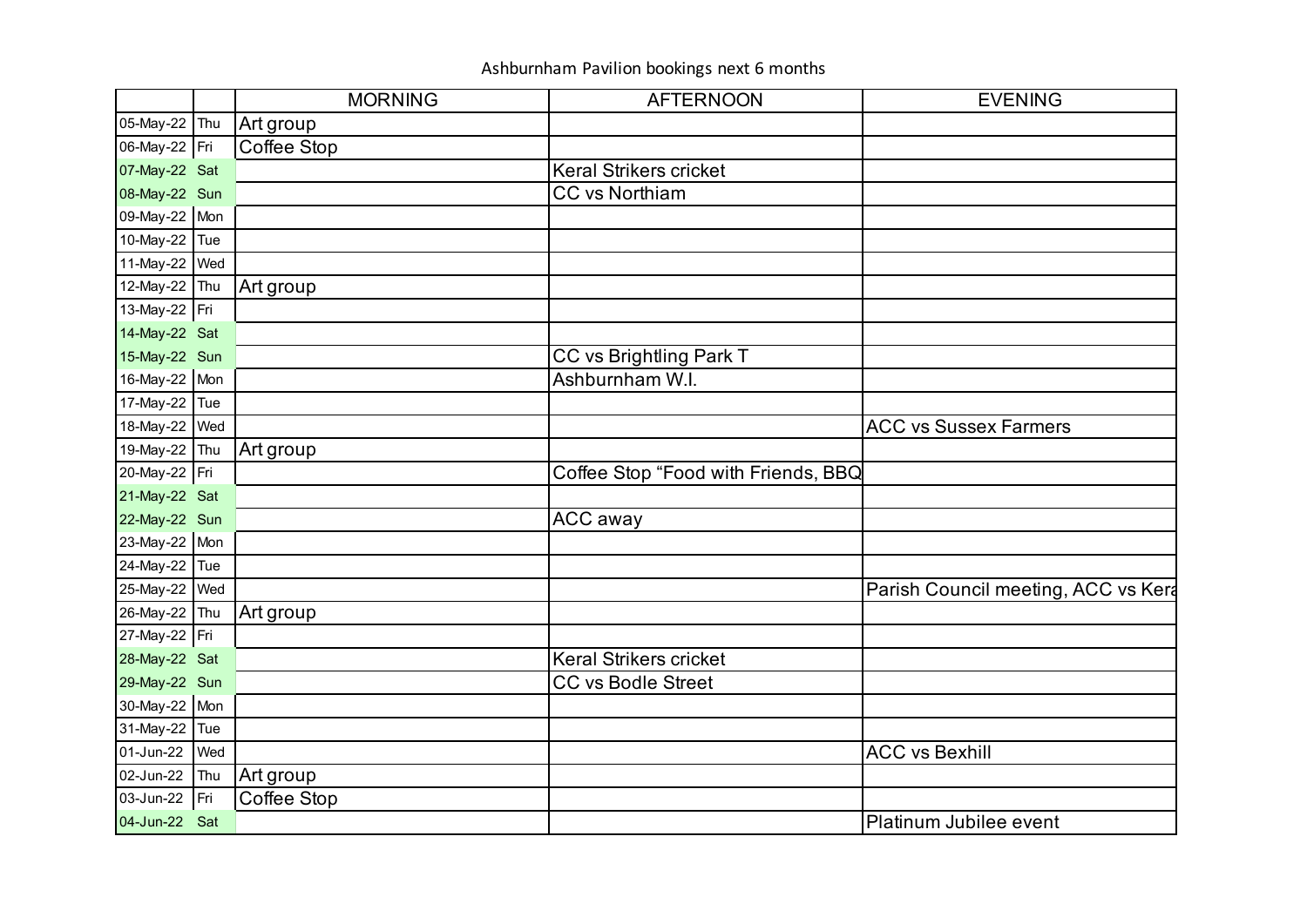|               |     | <b>MORNING</b>                       | <b>AFTERNOON</b>                    | <b>EVENING</b>                     |
|---------------|-----|--------------------------------------|-------------------------------------|------------------------------------|
| 05-Jun-22 Sun |     | Churches Platinum celebration servid |                                     | Chapel Anniversary service and tea |
| 06-Jun-22     | Mon |                                      |                                     |                                    |
| 07-Jun-22     | Tue |                                      |                                     |                                    |
| 08-Jun-22     | Wed |                                      |                                     |                                    |
| 09-Jun-22     | Thu | Art group                            |                                     |                                    |
| 10-Jun-22     | Fri |                                      |                                     |                                    |
| 11-Jun-22 Sat |     |                                      | <b>Keral Strikers cricket</b>       |                                    |
| 12-Jun-22 Sun |     |                                      | CC vs Alfriston                     |                                    |
| 13-Jun-22 Mon |     |                                      |                                     |                                    |
| 14-Jun-22     | Tue |                                      |                                     |                                    |
| 15-Jun-22     | Wed |                                      |                                     |                                    |
| 16-Jun-22     | Thu | Art group                            |                                     |                                    |
| 17-Jun-22     | Fri |                                      |                                     |                                    |
| 18-Jun-22 Sat |     |                                      |                                     |                                    |
| 19-Jun-22 Sun |     |                                      | CC vs Herstmonceux 1865 memorial    |                                    |
| 20-Jun-22     | Mon |                                      | Ashburnham W.I.                     |                                    |
| 21-Jun-22     | Tue |                                      |                                     |                                    |
| 22-Jun-22     | Wed |                                      |                                     |                                    |
| 23-Jun-22     | Thu | Art group                            |                                     |                                    |
| 24-Jun-22     | Fri |                                      |                                     |                                    |
| 25-Jun-22     | Sat |                                      | <b>Keral Strikers cricket</b>       |                                    |
| 26-Jun-22 Sun |     |                                      | <b>CC vs Sedlescombe T</b>          |                                    |
| 27-Jun-22     | Mon |                                      |                                     |                                    |
| 28-Jun-22     | Tue |                                      |                                     |                                    |
| 29-Jun-22     | Wed |                                      |                                     |                                    |
| 30-Jun-22     | Thu | Art group                            |                                     |                                    |
| 01-Jul-22     | Fri | Coffee Stop                          |                                     |                                    |
| 02-Jul-22     | Sat |                                      | Herstmonceux CC annual match 'First |                                    |
| 03-Jul-22     | Sun |                                      | Private party                       |                                    |
| 04-Jul-22     | Mon |                                      |                                     |                                    |
| 05-Jul-22     | Tue |                                      |                                     |                                    |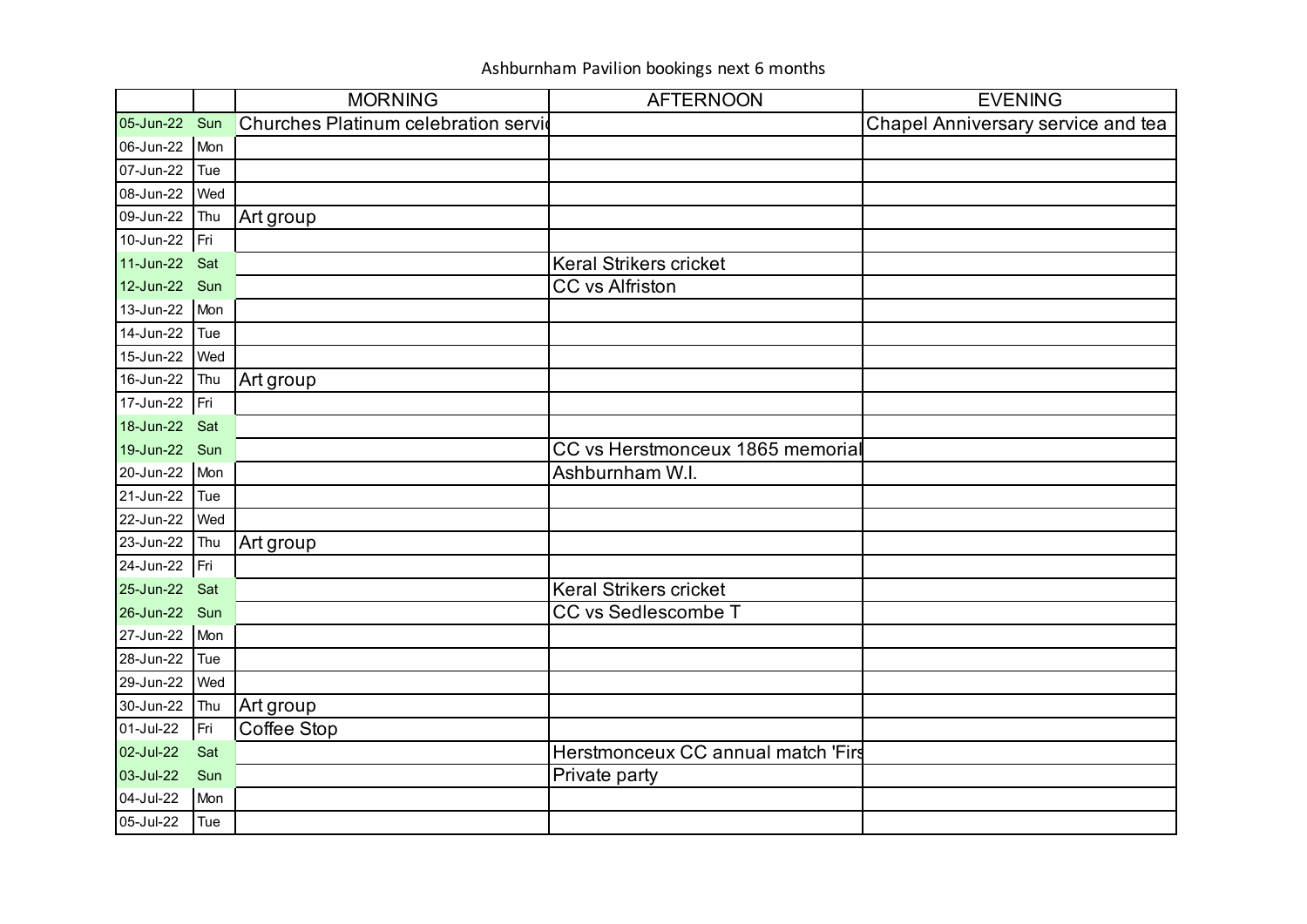|               |     | <b>MORNING</b>                        | <b>AFTERNOON</b>                      | <b>EVENING</b>                        |
|---------------|-----|---------------------------------------|---------------------------------------|---------------------------------------|
| 06-Jul-22     | Wed |                                       |                                       |                                       |
| 07-Jul-22     | Thu | Art group                             |                                       |                                       |
| 08-Jul-22     | Fri |                                       |                                       |                                       |
| 09-Jul-22     | Sat | <b>VMCC Bike Show and Concours</b>    | <b>VMCC Bike Show and Concours</b>    | <b>VMCC Bike Show and Concours</b>    |
| 10-Jul-22     | Sun | <b>VMCC Bike Show and Concours</b>    | <b>CC vs Crowhurst T</b>              |                                       |
| 11-Jul-22     | Mon |                                       |                                       |                                       |
| 12-Jul-22     | Tue |                                       |                                       |                                       |
| 13-Jul-22     | Wed |                                       |                                       | <b>ACC vs Battle</b>                  |
| 14-Jul-22     | Thu | Art group                             |                                       |                                       |
| 15-Jul-22     | Fri |                                       |                                       |                                       |
| 16-Jul-22     | Sat |                                       | <b>Keral Strikers cricket</b>         |                                       |
| 17-Jul-22     | Sun |                                       | CC vs Catsfield T                     |                                       |
| 18-Jul-22     | Mon |                                       | Ashburnham W.I.                       |                                       |
| 19-Jul-22     | Tue |                                       |                                       |                                       |
| 20-Jul-22     | Wed |                                       |                                       |                                       |
| 21-Jul-22     | Thu | Art group                             |                                       |                                       |
| 22-Jul-22     | Fri |                                       |                                       |                                       |
| 23-Jul-22     | Sat |                                       | <b>Keral Strikers cricket</b>         |                                       |
| 24-Jul-22     | Sun |                                       | <b>CC vs Heathfield Park</b>          |                                       |
| 25-Jul-22     | Mon |                                       |                                       |                                       |
| 26-Jul-22     | Tue |                                       |                                       |                                       |
| 27-Jul-22     | Wed |                                       |                                       | Parish Council meeting, ACC vs Hell   |
| 28-Jul-22     | Thu | Art group                             |                                       |                                       |
| 29-Jul-22     | Fri |                                       |                                       | <b>Country Fair &amp; Flower Show</b> |
| 30-Jul-22     | Sat | <b>Country Fair &amp; Flower Show</b> | <b>Country Fair &amp; Flower Show</b> | <b>Country Fair &amp; Flower Show</b> |
| 31-Jul-22     | Sun | <b>Country Fair &amp; Flower Show</b> | ACC away                              |                                       |
| 01-Aug-22     | Mon |                                       |                                       |                                       |
| 02-Aug-22     | Tue |                                       |                                       |                                       |
| 03-Aug-22     | Wed |                                       |                                       |                                       |
| 04-Aug-22     | Thu | Art group                             |                                       |                                       |
| 05-Aug-22 Fri |     | Coffee Stop                           |                                       |                                       |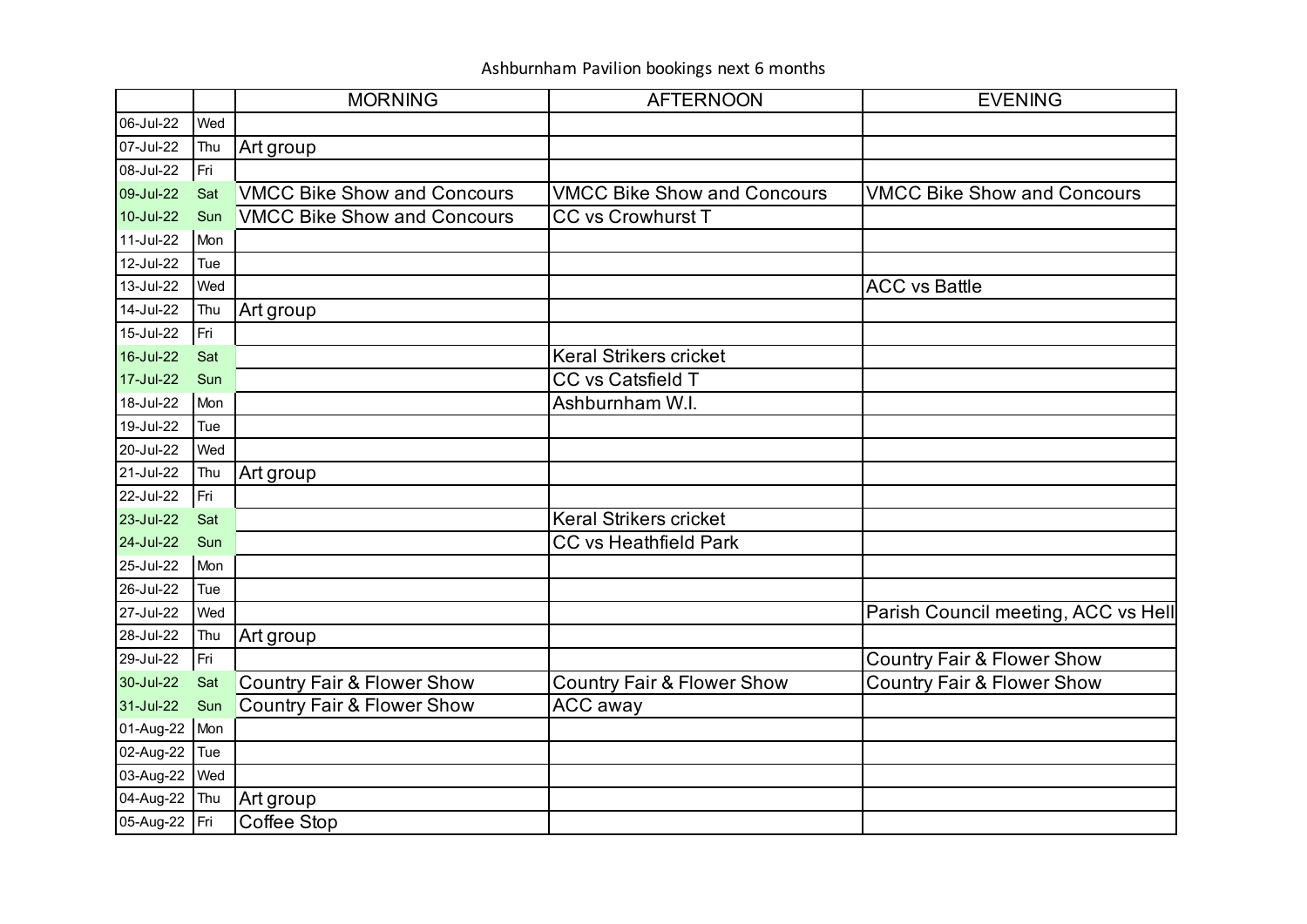|               |     | <b>MORNING</b> | <b>AFTERNOON</b>              | <b>EVENING</b> |
|---------------|-----|----------------|-------------------------------|----------------|
| 06-Aug-22 Sat |     |                | <b>Keral Strikers cricket</b> |                |
| 07-Aug-22 Sun |     |                | <b>CC vs Winchelsea</b>       |                |
| 08-Aug-22 Mon |     |                |                               |                |
| 09-Aug-22     | Tue |                |                               |                |
| 10-Aug-22     | Wed |                |                               |                |
| 11-Aug-22     | Thu | Art group      |                               |                |
| 12-Aug-22 Fri |     |                |                               |                |
| 13-Aug-22 Sat |     |                | <b>Keral Strikers cricket</b> |                |
| 14-Aug-22 Sun |     |                | <b>CC vs Eastbourne Downs</b> |                |
| 15-Aug-22 Mon |     |                | Ashburnham W.I.               |                |
| 16-Aug-22     | Tue |                |                               |                |
| 17-Aug-22     | Wed |                |                               |                |
| 18-Aug-22     | Thu | Art group      |                               |                |
| 19-Aug-22 Fri |     |                |                               |                |
| 20-Aug-22 Sat |     |                | <b>Keral Strikers cricket</b> |                |
| 21-Aug-22 Sun |     |                | <b>CC vs Bexhill</b>          |                |
| 22-Aug-22 Mon |     |                |                               |                |
| 23-Aug-22     | Tue |                |                               |                |
| 24-Aug-22     | Wed |                |                               |                |
| 25-Aug-22 Thu |     | Art group      |                               |                |
| 26-Aug-22 Fri |     |                |                               |                |
| 27-Aug-22 Sat |     |                | <b>Keral Strikers cricket</b> |                |
| 28-Aug-22 Sun |     |                | <b>CC vs Crowhurst T</b>      |                |
| 29-Aug-22 Mon |     |                |                               |                |
| 30-Aug-22     | Tue |                |                               |                |
| 31-Aug-22     | Wed |                |                               |                |
| 01-Sep-22     | Thu | Art group      |                               |                |
| 02-Sep-22 Fri |     | Coffee Stop    |                               |                |
| 03-Sep-22 Sat |     |                | <b>Keral Strikers cricket</b> |                |
| 04-Sep-22 Sun |     |                | <b>CC vs Pett</b>             |                |
| 05-Sep-22 Mon |     |                |                               |                |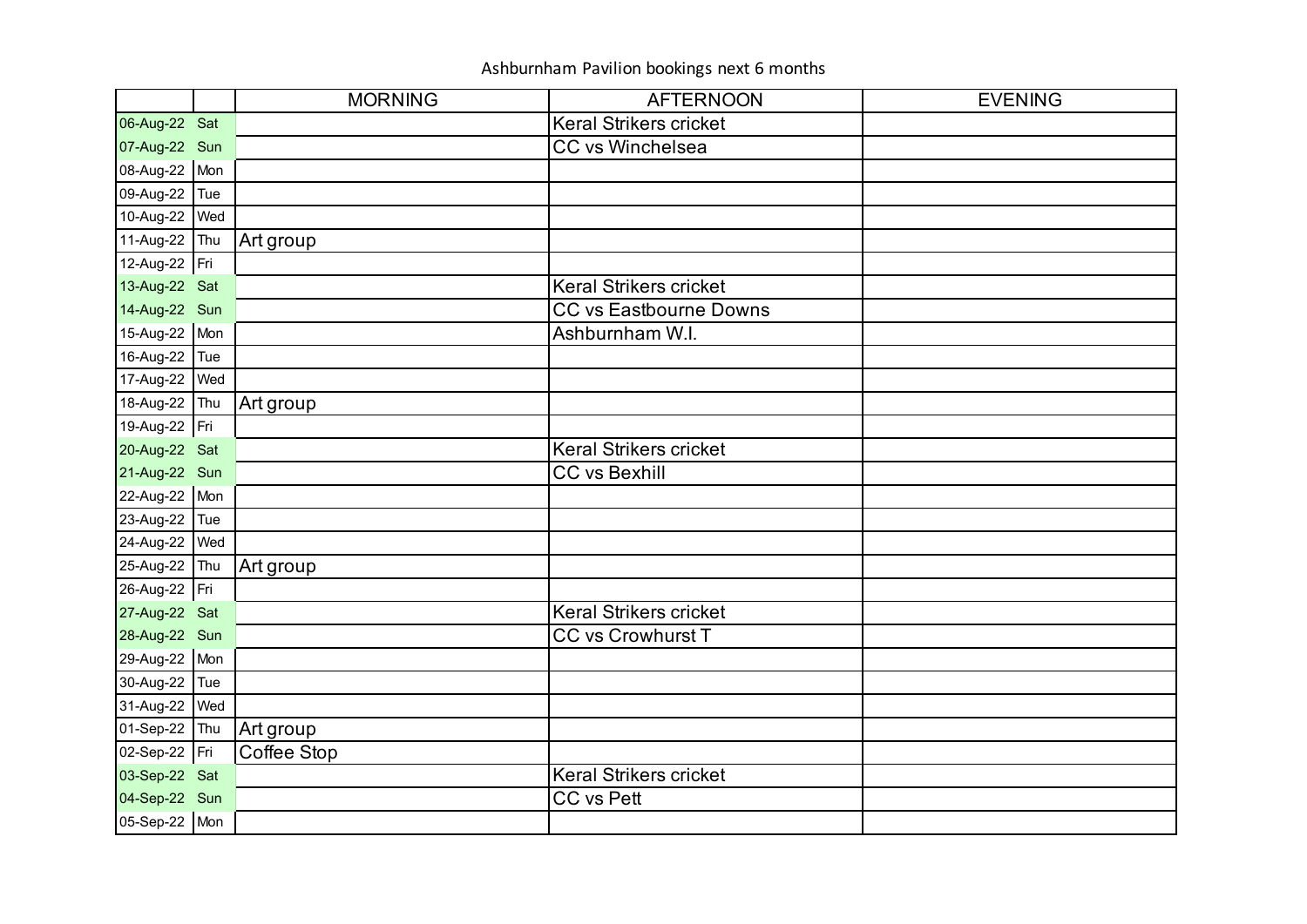|               |     | <b>MORNING</b> | <b>AFTERNOON</b>                       | <b>EVENING</b>                |
|---------------|-----|----------------|----------------------------------------|-------------------------------|
| 06-Sep-22 Tue |     |                |                                        |                               |
| 07-Sep-22     | Wed |                |                                        |                               |
| 08-Sep-22     | Thu | Art group      |                                        |                               |
| 09-Sep-22 Fri |     |                |                                        |                               |
| 10-Sep-22 Sat |     |                |                                        |                               |
| 11-Sep-22 Sun |     |                | <b>ACC away</b>                        |                               |
| 12-Sep-22 Mon |     |                |                                        |                               |
| 13-Sep-22     | Tue |                |                                        |                               |
| 14-Sep-22     | Wed |                |                                        |                               |
| 15-Sep-22 Thu |     | Art group      |                                        |                               |
| 16-Sep-22 Fri |     |                |                                        |                               |
| 17-Sep-22 Sat |     |                | Keral Strikers cricket to be confirmed |                               |
| 18-Sep-22 Sun |     |                | <b>CC</b> vs Battle                    |                               |
| 19-Sep-22 Mon |     |                | Ashburnham W.I.                        |                               |
| 20-Sep-22     | Tue |                |                                        |                               |
| 21-Sep-22     | Wed |                |                                        |                               |
| 22-Sep-22 Thu |     | Art group      |                                        |                               |
| 23-Sep-22 Fri |     |                |                                        |                               |
| 24-Sep-22 Sat |     |                | Keral Strikers cricket to be confirmed |                               |
| 25-Sep-22 Sun |     |                | <b>CC vs Eastbourne Martletts</b>      |                               |
| 26-Sep-22 Mon |     |                |                                        |                               |
| 27-Sep-22     | Tue |                |                                        |                               |
| 28-Sep-22     | Wed |                |                                        | <b>Parish Council meeting</b> |
| 29-Sep-22     | Thu | Art group      |                                        |                               |
| 30-Sep-22 Fri |     |                |                                        |                               |
| 01-Oct-22 Sat |     |                |                                        |                               |
| 02-Oct-22 Sun |     |                | CC vs Pevensey                         |                               |
| 03-Oct-22     | Mon |                |                                        |                               |
| 04-Oct-22     | Tue |                |                                        |                               |
| 05-Oct-22     | Wed |                |                                        |                               |
| 06-Oct-22     | Thu | Art group      |                                        |                               |